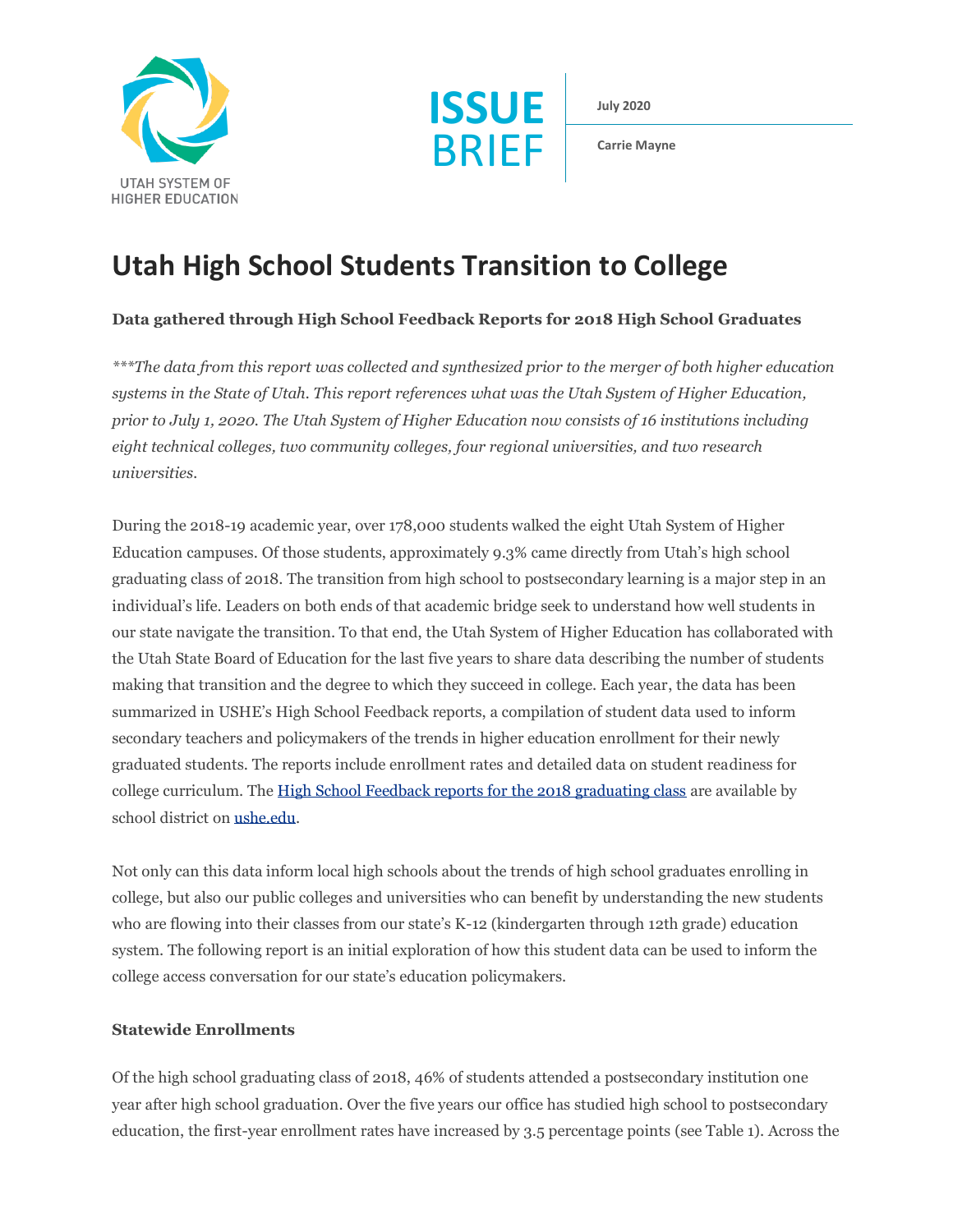nation[, rates of first-year enrollment tend to be much higher, averaging 66.7% in 2017](https://nces.ed.gov/programs/digest/d17/tables/dt17_302.10.asp)1. The ecclesiastical mission system of Utah's [predominant religion](https://www.pewforum.org/religious-landscape-study/state/utah/). explains why many Utah graduates do not attend college immediately after graduation, but to what degree that explains the difference between Utah students and the national average is unknown. Future analysis will include a three-year enrollment window to more thoroughly understand the state's success in connecting students from the K-12 system to the postsecondary system.

| <b>Table 1. First-Year Enrollment Rates</b> |                                  |
|---------------------------------------------|----------------------------------|
| <b>High School Graduation Year</b>          | <b>Share Enrolled First Year</b> |
| 2014                                        | 42.5%*                           |
| 2015                                        | 42.2%*                           |
| 2016                                        | 41.0%                            |
| 2017                                        | 45.5%                            |
| 2018                                        | 46.0%                            |

\*May contain duplicate enrollments.

#### **Districts and Service Regions**

The first-year enrollment rates of students in 22 Utah school districts were below the statewide average enrollment rate of 46%. Those 22 districts constitute 45.8% of all high school graduates across the state. The remaining 19 school districts, where 19,322 students graduated, showed enrollment rates above the statewide average. Park City School District topped the list with 68.2% of students enrolling in college within one year of high school graduation. Uintah School District had the lowest enrollment rate at 30.1%. Both Park City and Uintah school districts graduated essentially the same number of students that year— 385 students or just under 1% each of the total Utah graduating class.

USHE policy R315, *[Service Area Designations and Coordination of Off-Campus Courses and Programs](https://ushe.edu/ushe-policies/policyr315/)*3, designates service regions for each of the eight public colleges and universities in the system. Service regions define the local community each institution is expected to serve. While institutions enroll students from all across the state, the institution closest to home [is likely high on their list of postsecondary](https://ushe.edu/where-do-ushe-students-come-from/)  [options](https://ushe.edu/where-do-ushe-students-come-from/)<sub>4</sub>. Table 2 shows enrollment rates by school district, grouped by USHE service areas<sub>5</sub>. Districts in the University of Utah and Salt Lake Community College service region saw the largest number of high school graduates in 2018 and the highest first-year enrollment rate in 2019 at 49.5%. Utah State University's service region includes the most districts (twelve) but the number of graduates is roughly

<sup>1</sup> National Center for Education Statistics, Digest of Education Statistics, Table 302.10.,

[https://nces.ed.gov/programs/digest/d17/tables/dt17\\_302.10.asp](https://nces.ed.gov/programs/digest/d17/tables/dt17_302.10.asp)

<sup>2</sup> Pew Research Center, Religious Landscape Study, Adults in Utah, [https://www.pewforum.org/religious-landscape](https://www.pewforum.org/religious-landscape-study/state/utah/)[study/state/utah/](https://www.pewforum.org/religious-landscape-study/state/utah/)

<sup>3</sup> Utah System of Higher Education, USHE Policy R315, *Service Area Designations and Coordination of Off-Campus Courses and Programs,* <https://ushe.edu/ushe-policies/policyr315/>

<sup>4</sup> Utah System of Higher Education, Where Do USHE Students Come From?[, https://ushe.edu/where-do-ushe](https://ushe.edu/where-do-ushe-students-come-from/)[students-come-from/](https://ushe.edu/where-do-ushe-students-come-from/)

<sup>5</sup> Since charter schools do not belong to school districts, they are excluded from this portion of the analysis.UTAH SYSTEM OF HIGHER EDUCATION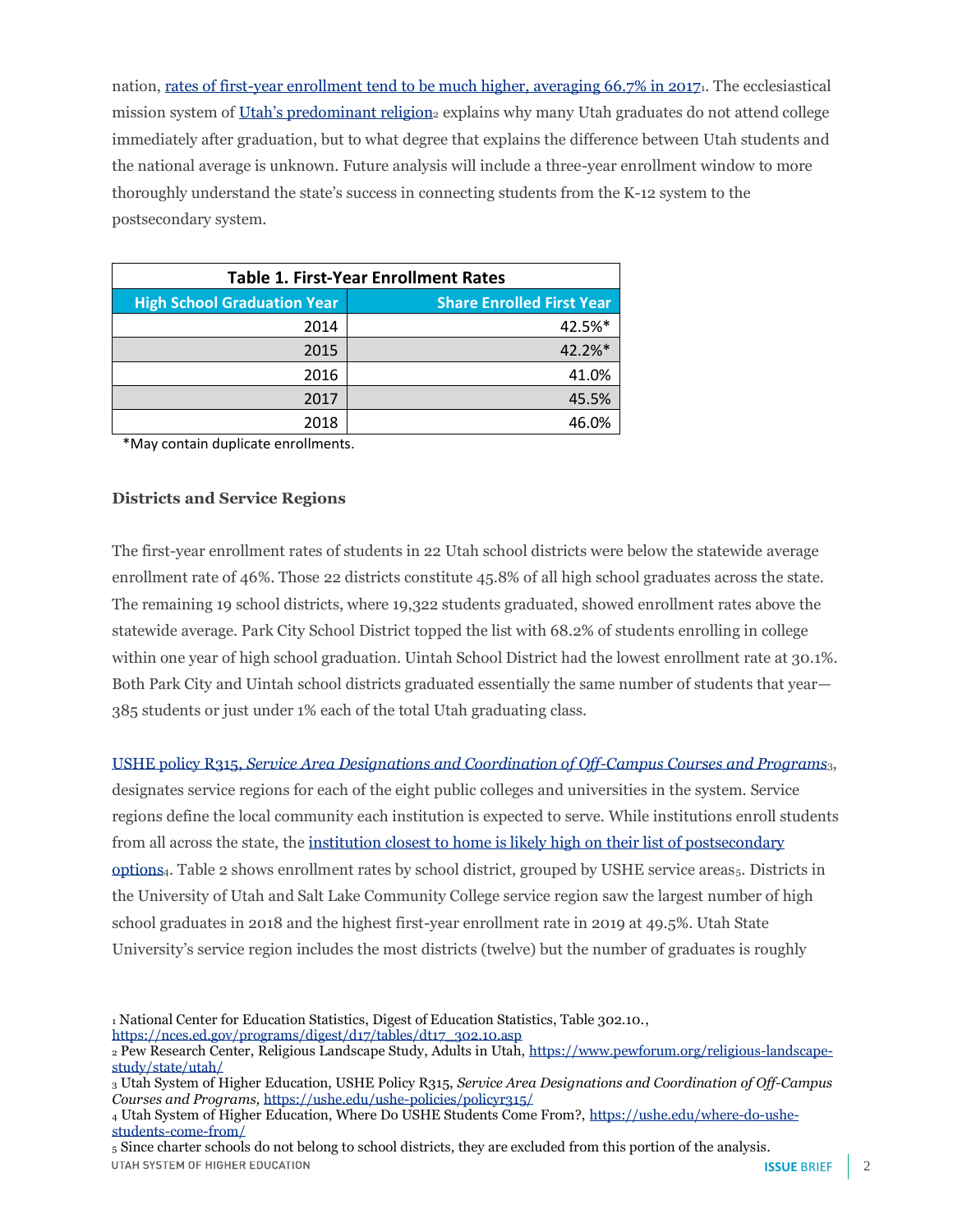only one third of the University of Utah and Salt Lake Community College service region. The Utah State University service region also shows the lowest enrollment rate overall at 39.9%. However, three of the districts within that region had enrollment rates more than 50%. The districts in Utah Valley University's service region graduated the second most students, 43.9% of whom enrolled at a postsecondary institution one year after graduation.

| Table 2. University of Utah and Salt Lake Community<br><b>College's Regional School Districts</b> |                                   |
|---------------------------------------------------------------------------------------------------|-----------------------------------|
| <b>District</b>                                                                                   | <b>First-Year Enrollment Rate</b> |
| Park City*                                                                                        | 68.2%                             |
| Canyons                                                                                           | 55.2%                             |
| Murray                                                                                            | 53.2%                             |
| Salt Lake                                                                                         | 50.4%                             |
| <b>Region Total</b>                                                                               | 49.5%                             |
| Granite                                                                                           | 46.9%                             |
| Jordan                                                                                            | 46.3%                             |

\*Park City is not included in Salt Lake Community College's service region

| <b>Table 2. Utah State University's Regional</b> |                                   |
|--------------------------------------------------|-----------------------------------|
| <b>School Districts</b>                          |                                   |
| <b>District</b>                                  | <b>First-Year Enrollment Rate</b> |
| Carbon                                           | 53.3%                             |
| San Juan                                         | 50.4%                             |
| Daggett                                          | 50.0%                             |
| Emery                                            | 47.3%                             |
| Logan City                                       | 45.0%                             |
| Tooele                                           | 41.2%                             |
| Grand                                            | 40.4%                             |
| <b>Region Total</b>                              | 39.9%                             |
| Duchesne                                         | 39.4%                             |
| Cache                                            | 38.7%                             |
| <b>Box Elder</b>                                 | 34.9%                             |
| Rich                                             | 32.4%                             |
| Uintah                                           | 30.1%                             |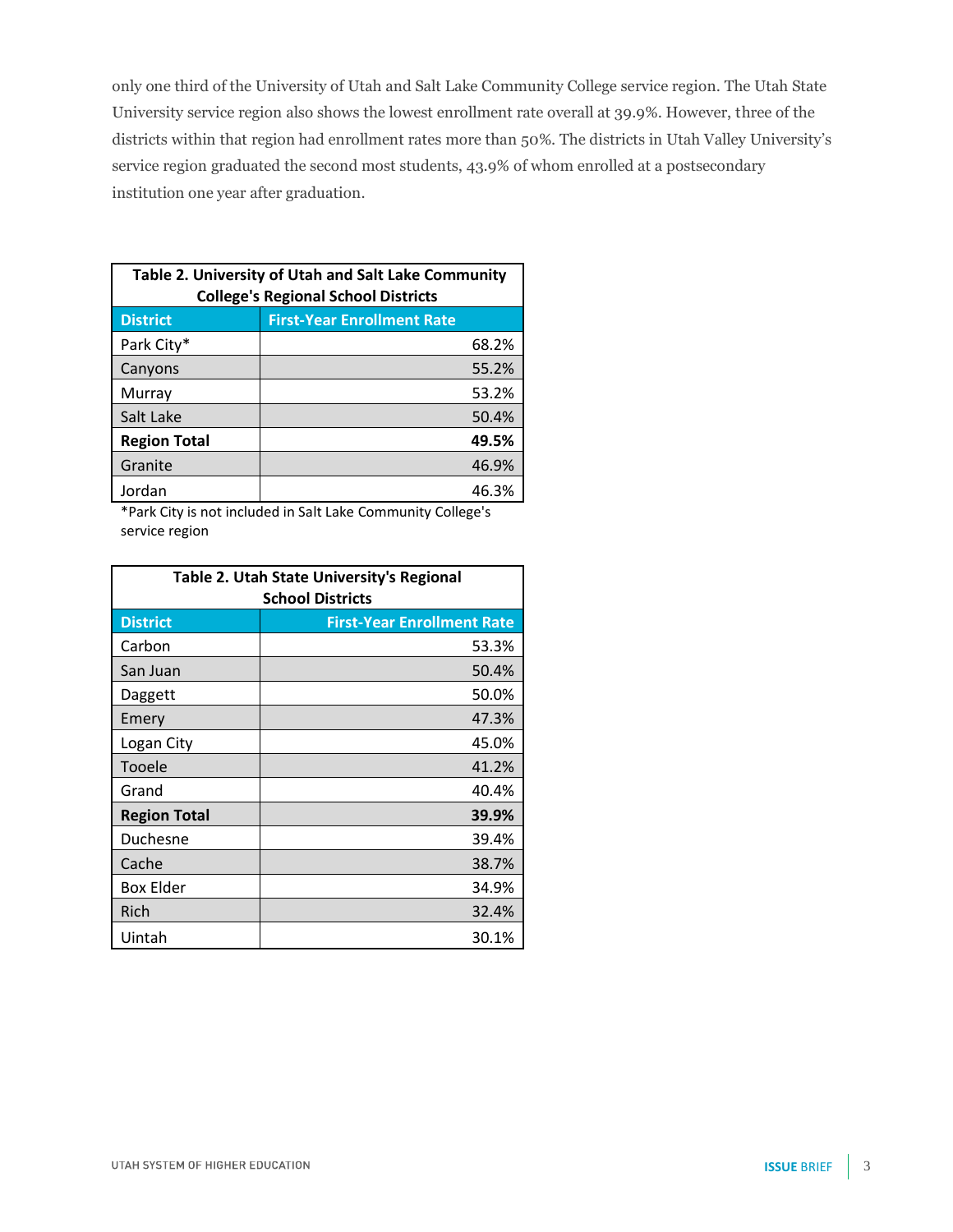| Table 2. Weber State University's Regional<br><b>School Districts</b> |                                   |
|-----------------------------------------------------------------------|-----------------------------------|
| <b>District</b>                                                       | <b>First-Year Enrollment Rate</b> |
| Davis                                                                 | 50.9%                             |
| Morgan                                                                | 47.8%                             |
| <b>Region Total</b>                                                   | 47.1%                             |
| Weber                                                                 | 43.4%                             |
| Ogden City                                                            | 34.5%                             |

| Table 2. Southern Utah University's Regional<br><b>School Districts</b> |                                   |
|-------------------------------------------------------------------------|-----------------------------------|
| <b>District</b>                                                         | <b>First-Year Enrollment Rate</b> |
| <b>Beaver</b>                                                           | 48.1%                             |
| Iron                                                                    | 44.5%                             |
| <b>Region Total</b>                                                     | 44.5%                             |
| Garfield                                                                | 38.8%                             |

| <b>Table 2. Snow College's Regional School Districts</b> |                                   |
|----------------------------------------------------------|-----------------------------------|
| <b>District</b>                                          | <b>First-Year Enrollment Rate</b> |
| Piute                                                    | 68.0%                             |
| South Sanpete                                            | 56.7%                             |
| Tintic                                                   | 52.2%                             |
| <b>Region Total</b>                                      | 47.2%                             |
| Sevier                                                   | 46.4%                             |
| Juab                                                     | 44.4%                             |
| Wayne                                                    | 44.1%                             |
| Millard                                                  | 41.5%                             |
| North Sanpete                                            | 41.5%                             |

| Table 2. Dixie State University's Regional School<br><b>Districts</b> |                                   |
|-----------------------------------------------------------------------|-----------------------------------|
|                                                                       |                                   |
| <b>District</b>                                                       | <b>First-Year Enrollment Rate</b> |
| Washington                                                            | 42.5%                             |
| <b>Region Total</b>                                                   | 42.4%                             |
| Kane                                                                  | 39.2%                             |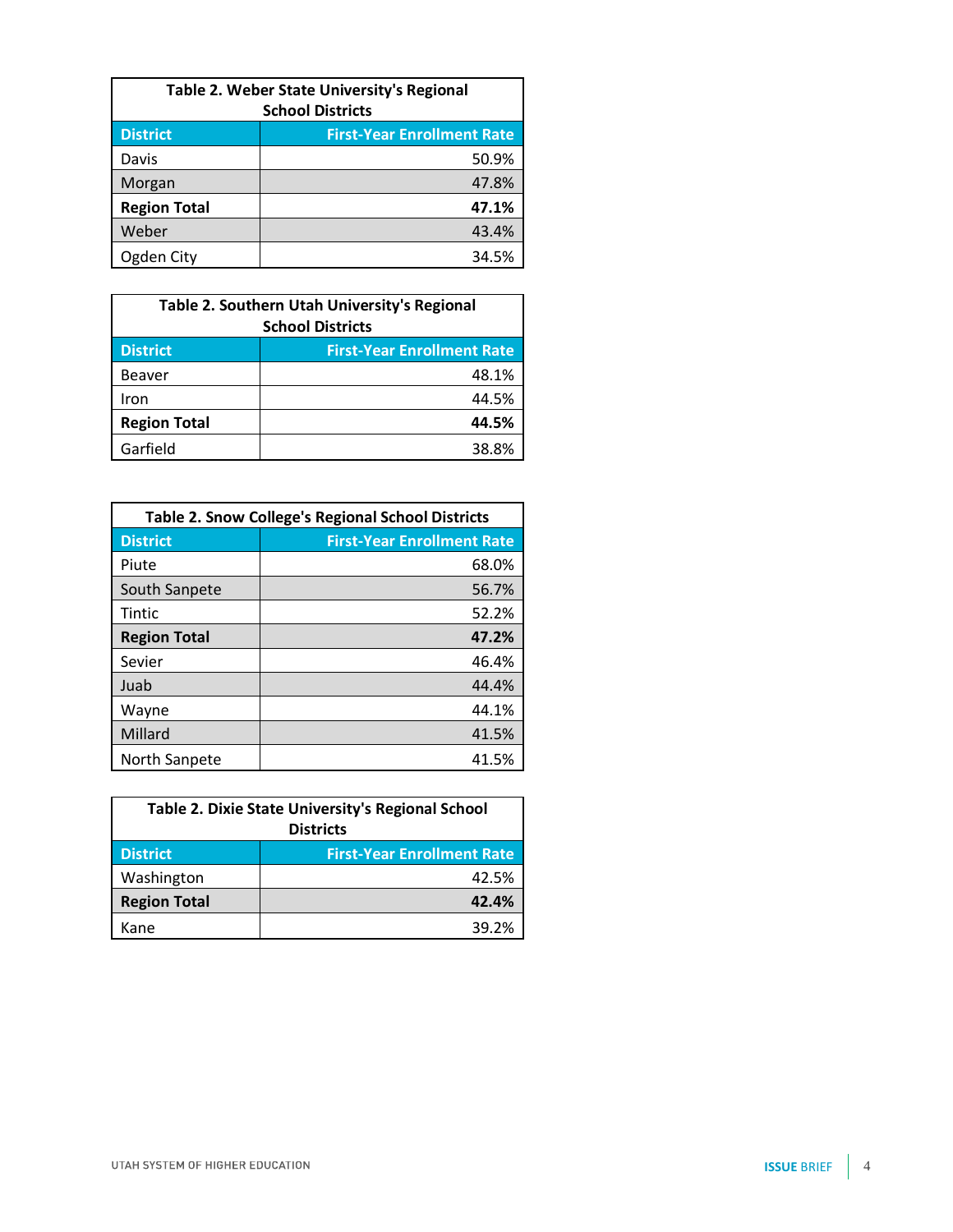| Table 2. Utah Valley University's Regional School<br><b>Districts</b> |                                   |
|-----------------------------------------------------------------------|-----------------------------------|
| <b>District</b>                                                       | <b>First Year Enrollment Rate</b> |
| Wasatch                                                               | 49.4%                             |
| <b>North Summit</b>                                                   | 48.1%                             |
| South Summit                                                          | 44.8%                             |
| Provo                                                                 | 44.6%                             |
| Alpine                                                                | 44.1%                             |
| <b>Region Total</b>                                                   | 43.9%                             |
| Nebo                                                                  | 41.7%                             |

## **Institutions and Service Regions**

Graph 1 below disaggregates each institution's first-year Utah high school students by geographic region to highlight the role of institutional service regions and the overall draw of a local postsecondary institution6. Salt Lake Community College exhibits the strongest local draw with 85.3% of its Utah high school graduate enrollment originating from within its service region. Weber State University had the second highest local enrollment at 84.4%. Southern Utah University draws a larger portion of its Utah high school graduate enrollment from outside its local area, with 82.6% of enrollments coming from school districts outside its service region. Utah State University has the largest geographical service area, yet more than half of its Utah graduate enrollment comes from outside its service region (63.8%). Of note, however, is the small total graduation class relative to the geographic coverage of its service region.